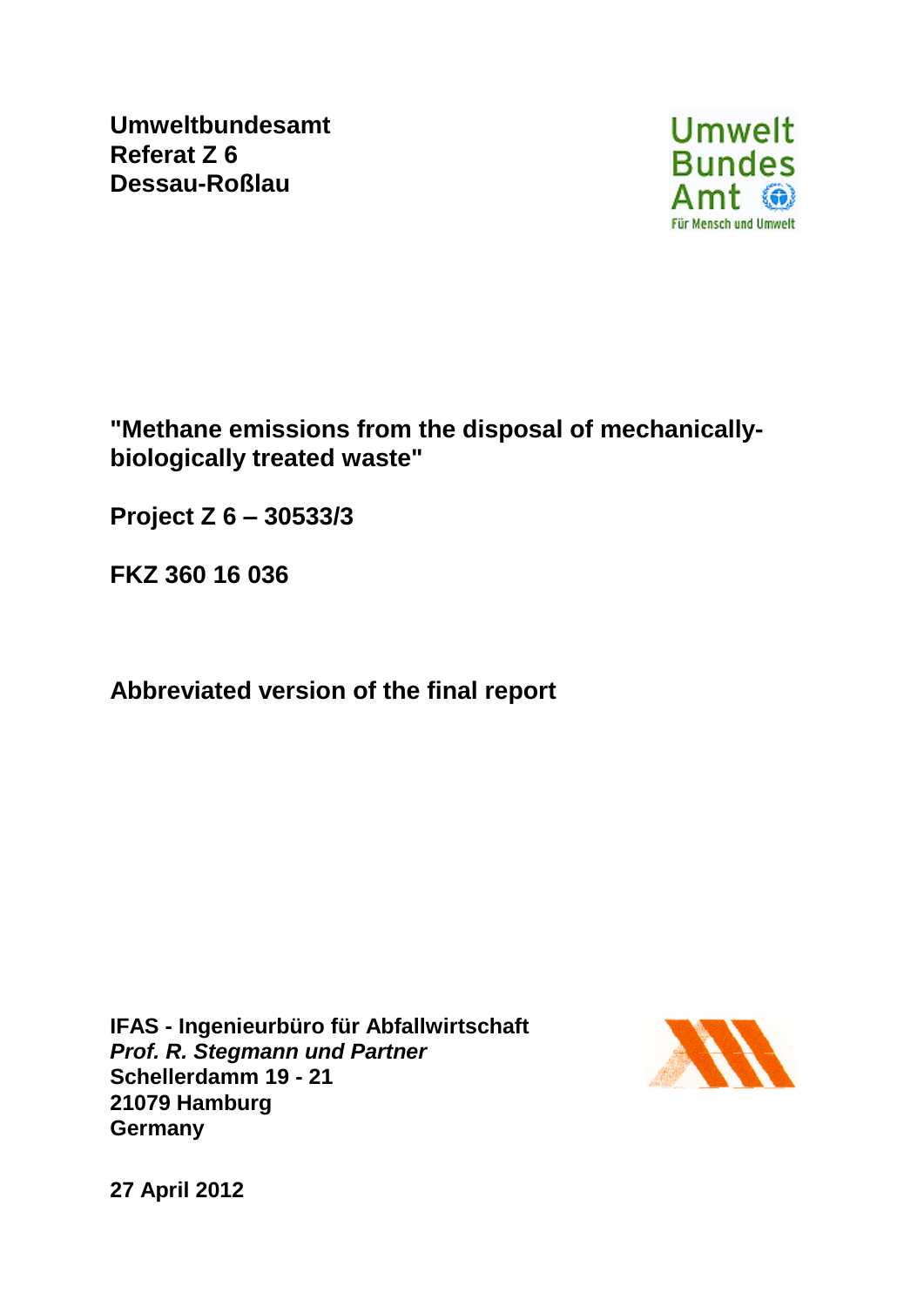# **Abbreviated version of the final report**

# **1 Task**

The task and aim of the expert opinion is to develop the technical basics for the calculation of the methane emissions from the disposal of MBT waste for the emission report.

For the implementation, research results and practical experiences of recent years were primarily evaluated, and in particular also the monitoring measures regarding the gas balance at the MBT disposal sites.

# **2 Situation of the mechanical-biological waste treatment in Germany**

At the outset, the legal framework of mechanical-biological waste treatment and the demands on the disposal of mechanically-biologically treated waste were prepared.

For 2009, the Statistische Bundesamt (Federal Statistical Office) provides the following information:

| Number of mechanical-biological waste treatment plants: |         | 51               |
|---------------------------------------------------------|---------|------------------|
| Total treatment capacity:                               |         | 4.676 million Mg |
| Amount of waste treated:                                |         | 3.958 million Mg |
| Output:                                                 |         | 3.253 million Mg |
| Thereof deposited:                                      | approx. | 1 million Mg     |

Treatment residues from MBT plants are deposited at approximately 40 disposal sites.

# **3 Methane formation potential of mechanically-biologically treated waste**

The evaluations of former and current investigations and the monitoring results from MBT disposal sites lead to the following findings:

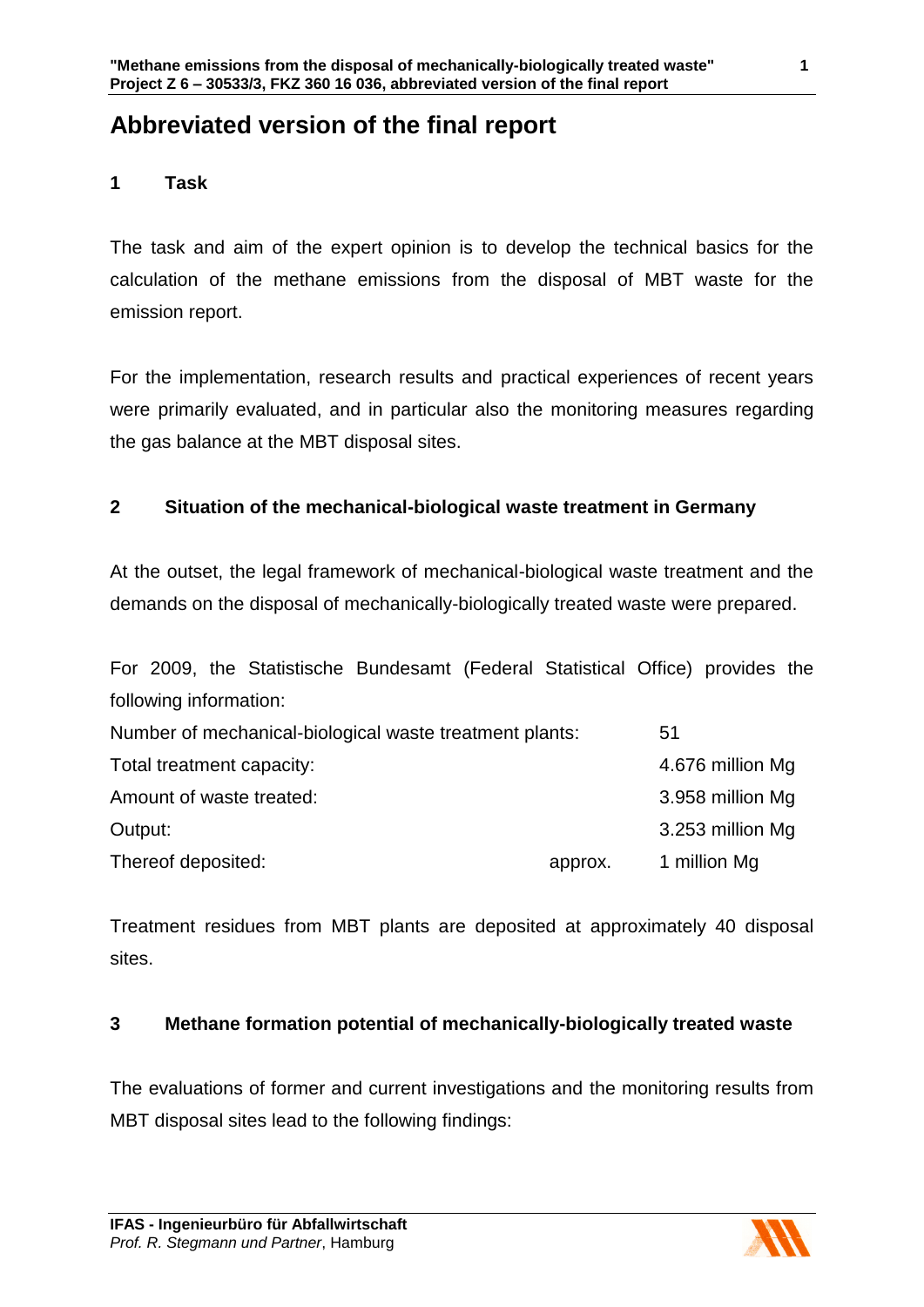**"Methane emissions from the disposal of mechanically-biologically treated waste" Project Z 6 – 30533/3, FKZ 360 16 036, abbreviated version of the final report**

- In the medium and long term, gas compositions occur at most of the MBT disposal sites, which correspond to those of the stable methane phase and the long-term phase.
- The evaluation indicates, with sufficiently pretreated waste  $(AT_4 \le 5 \text{ mgO}_2/\text{qTS})$ ,  $GB_{21} \leq 20$  NI/kgTS), that a total gas formation potential in the range between 30 and 40 Nm<sup>3</sup>/MgTS is to be expected. At an average methane content of 60 vol.-%, this corresponds to a methane formation potential between 18 and 24  $Nm^3$ CH<sub>4</sub>/MgTS.

# **4 Half-life or reaction constants for the methane formation from deposited MBT waste**

The rate and chronological sequence of the gas formation are influenced, amongst others, by the emplacement water content and the temperature in the landfill body, the share of aerobic degradation processes, and the methane oxidation processes at the deposition surface or in the soil cover.

The findings point out that, at the time of landfilling, a certain remaining share of readily and medium-degradable organic compounds is still present in the MBT waste and is even well available. When landfilled, the MBT waste boasts rather favourable boundary conditions for the start or continuation of biodegradation processes. Therefore, the following ranges of values are suggested for the emission assessment regarding the shares of biological availability and half-lives (H) of the MBT waste partial flow to be deposited:

- o readily available/degradable organic subst.: approx. 60% with  $H = 3 \pm 2$  years
- o medium available/degrad. organic subst.: approx. 20% with  $H = 10 \pm 5$  years
- o poorly available/degradable organic subst.: approx. 20% with H =  $25 \pm 10$  years

These half-lives lie in comparable ranges as the IPCC default values.

The approach with differentiated half-lives ("three-phase model") and the deduced residual gas formation potentials thus reflect the first monitoring results from MBT disposal sites that show that, during the first years of disposal, the anaerobic degradation processes proceed relatively intensively (Figure 1).

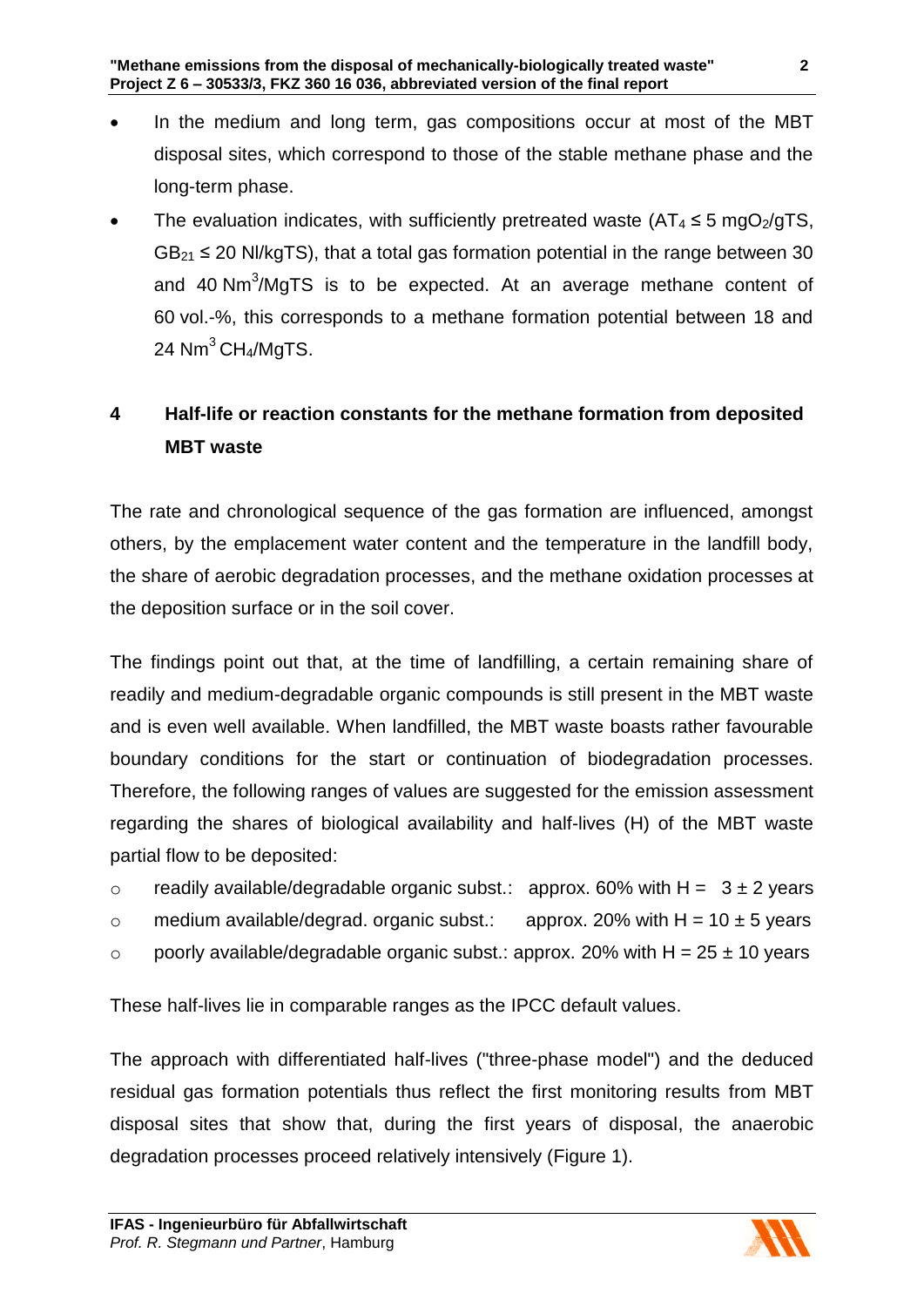**"Methane emissions from the disposal of mechanically-biologically treated waste" Project Z 6 – 30533/3, FKZ 360 16 036, abbreviated version of the final report**



**Fig. 1:** At the top: gas forecast calculation for the one-phase model (half-life = 15 years) and the three-phase model (half-life H differentiated); at the bottom: share of readily, medium and poorly degradable organic substances in the gas production in the three-phase model

#### **5 Biological methane oxidation during the disposal of MBT waste**

The microbial oxidation of methane as a passive gas treatment measure was specified by the IPCC as a key technology for the treatment of landfill-induced methane emissions. For quantification, the methane oxidation factor OX was established.

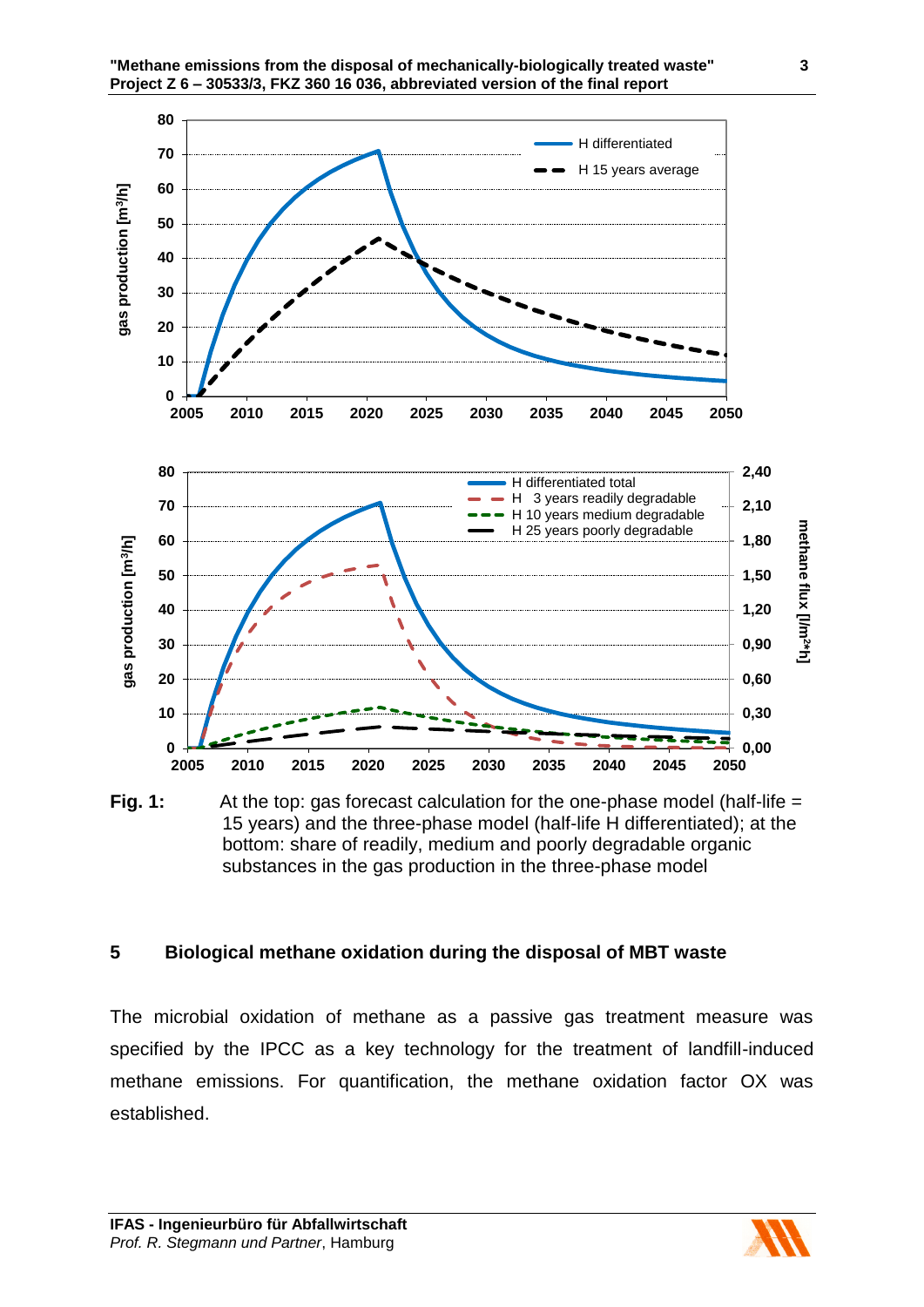#### **"Methane emissions from the disposal of mechanically-biologically treated waste" Project Z 6 – 30533/3, FKZ 360 16 036, abbreviated version of the final report**

On the one hand, high methane oxidation capacities of many soils and substrates were proven in laboratory tests and partially in field studies. On the other hand, however, measurements at MBT disposal sites and old disposal sites show that the major part of the landfill gas also leaves the landfill body via preferred gas emanation zones in MBT landfills that are not covered. From FID inspections at several MBT disposal sites, it can be inferred that approximately 63% to 95% of the total methane emission volume is released via only 10% of the sampled measuring points. This corresponds to a share that is higher than average. For most of these sampled gas emanation points (hot spots), it can be assumed that no noteworthy methane oxidation takes place.

Further limiting factors for methane oxidation are spatial and temporal load peaks, strongly varying moisture contents, soil temperatures that tend to be too low for optimum metabolic processes of the methanotrophic bacteria, and unfavourable methane/oxygen ratios in the methane oxidation horizon.

Against this background, methane oxidation factors that will remain low are deduced for the open and, where applicable, for the temporarily covered MBT landfill. Higher methane oxidation achievements require the dimensioning of the soil/recultivation layer for methane oxidation, corresponding soil selection, as well as a high-quality constructive realisation during the application, and a monitoring programme, so that the deduced methane oxidation factor reflects the "system methane oxidation capacity" (Table 1).

**Table 1:** Suggestions for default values of the methane oxidation factor OX as a function of the emitted methane volume flow and the covering situation of MBT disposal sites, ranges of variation

| Landfill phase /                    | OX at an average                           | OX at an average                           | OX at an average                             |
|-------------------------------------|--------------------------------------------|--------------------------------------------|----------------------------------------------|
| covering situation                  | surface load                               | surface load                               | surface load                                 |
|                                     | $< 4$ I CH <sub>4</sub> /m <sup>2</sup> *h | $< 2$ I CH <sub>4</sub> /m <sup>2</sup> *h | $< 0.5$ I CH <sub>4</sub> /m <sup>2</sup> *h |
|                                     | $\lbrack - \rbrack$                        | I - 1                                      | T - 1                                        |
| Deposition phase:                   | 0.1                                        | 0.1                                        | 0.2                                          |
| Open disposal area                  | ± 0.1                                      | ± 0.1                                      | ± 0.1                                        |
| Deposition/closure phase:           | 0.15                                       | 0.3                                        | 0.45                                         |
| Temporary covering with humic soil  | ± 0.1                                      | ± 0.2                                      | ± 0.2                                        |
| Closure/post-closure phase:         | 0.6                                        | 0.7                                        | 0.75                                         |
| Technically optimised methane       | ± 0.2                                      | ± 0.2                                      | ± 0.2                                        |
| oxidation layer with monitoring and |                                            |                                            |                                              |
| maintenance/repair works            |                                            |                                            |                                              |

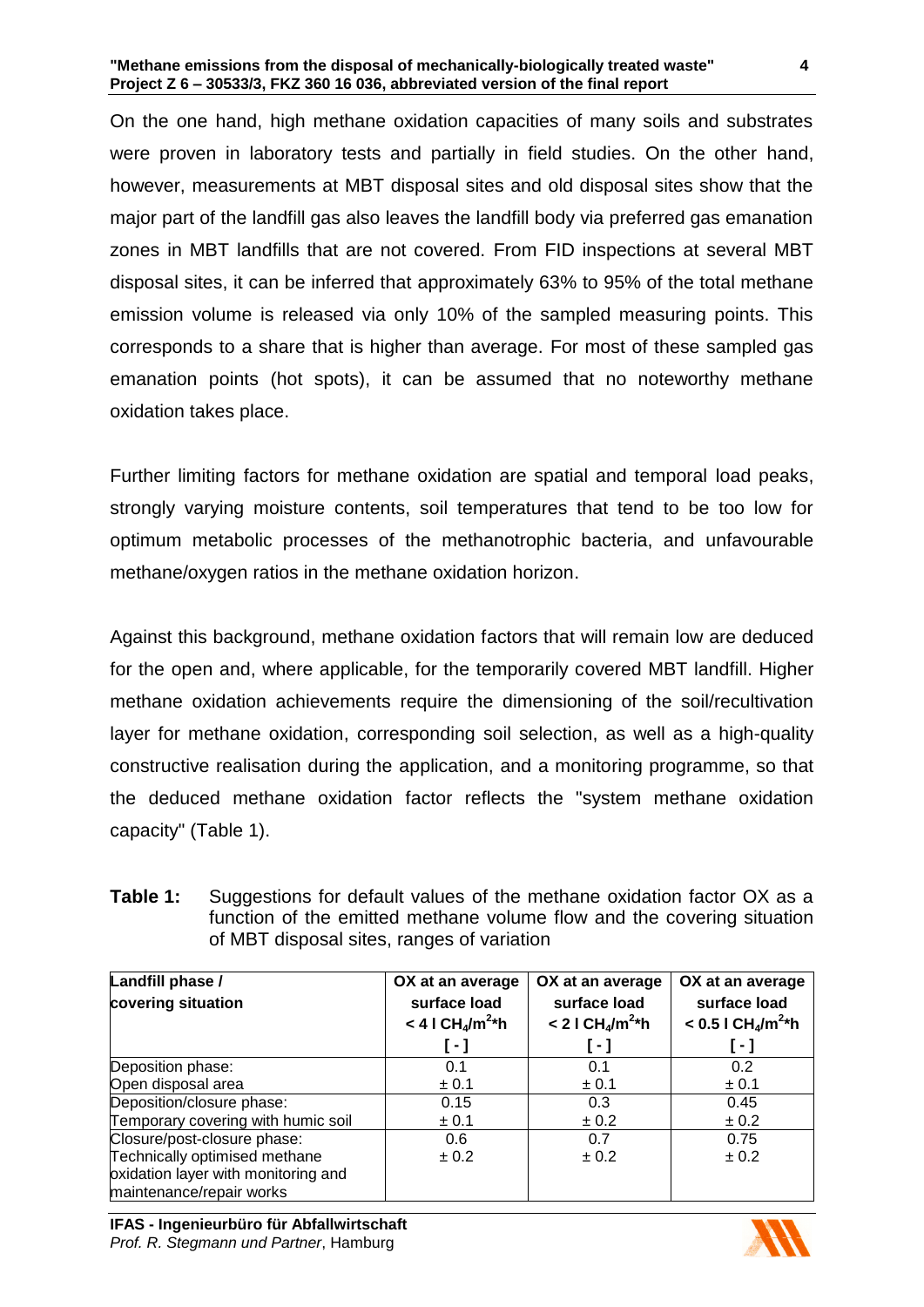## **6 Examination of the First Order Decay model**

Based on the evaluation and deduction of default values for the estimation of methane emissions from MBT disposal sites, the First Order Decay (FOD) model of the IPCC guidelines for National Greenhouse Gas Inventories, 2006<sup>1</sup>, is examined and adjusted. The IPCC methods are based upon a  $1<sup>st</sup>$  order approach. Three grades exist ("Tier 1 to Tier 3"), with which the quality of the estimation is classified depending on the raw data. The expert opinion was planned in such a manner that, in the future, the highest grade can be reached ("Tier 3"), when more monitoring results from MBT disposal sites are available.

The examination of the FOD model, in connection with the evaluations regarding the gas balance of MBT disposal sites, shows that there is no reason justifying the principle divergence from this model. Therefore, the model was validated and thus adjusted to the emission behaviour of MBT disposal sites for the following data and emission factors:

- Deposited MBT waste amounts
- Methane formation potential  $(L_0)$
- "Methane Correction Factor" (MCF)
- Methane share in the produced landfill gas (F)
- Oxidation factors (OX)
- Half-lives  $(t_{1/2}$  or H)
- Share of methane (R) collected via a technical gas collection system
- Delay time (time interval from the deposition to the start of intensive anaerobic degradation processes)

The results regarding the gas balance of MBT disposal sites that have been available until now do not yet allow for statistical evaluations, but the acquired data and the deduced emission factors can be classified as quite comprehensive and complete in the sense of the IPCC guidelines, to estimate the methane emissions from MBT disposal sites. With continuous updating of the estimation, the indicated uncertainties regarding several emission factors, such as the half-life or the methane oxidation rate, are increasingly reduced.



 $\overline{\phantom{a}}$ 1 2006 IPCC Guidelines for National Greenhouse Gas Inventories; Chapter 3, Solid Waste Disposal; Intergovernmental Panel on Climate Change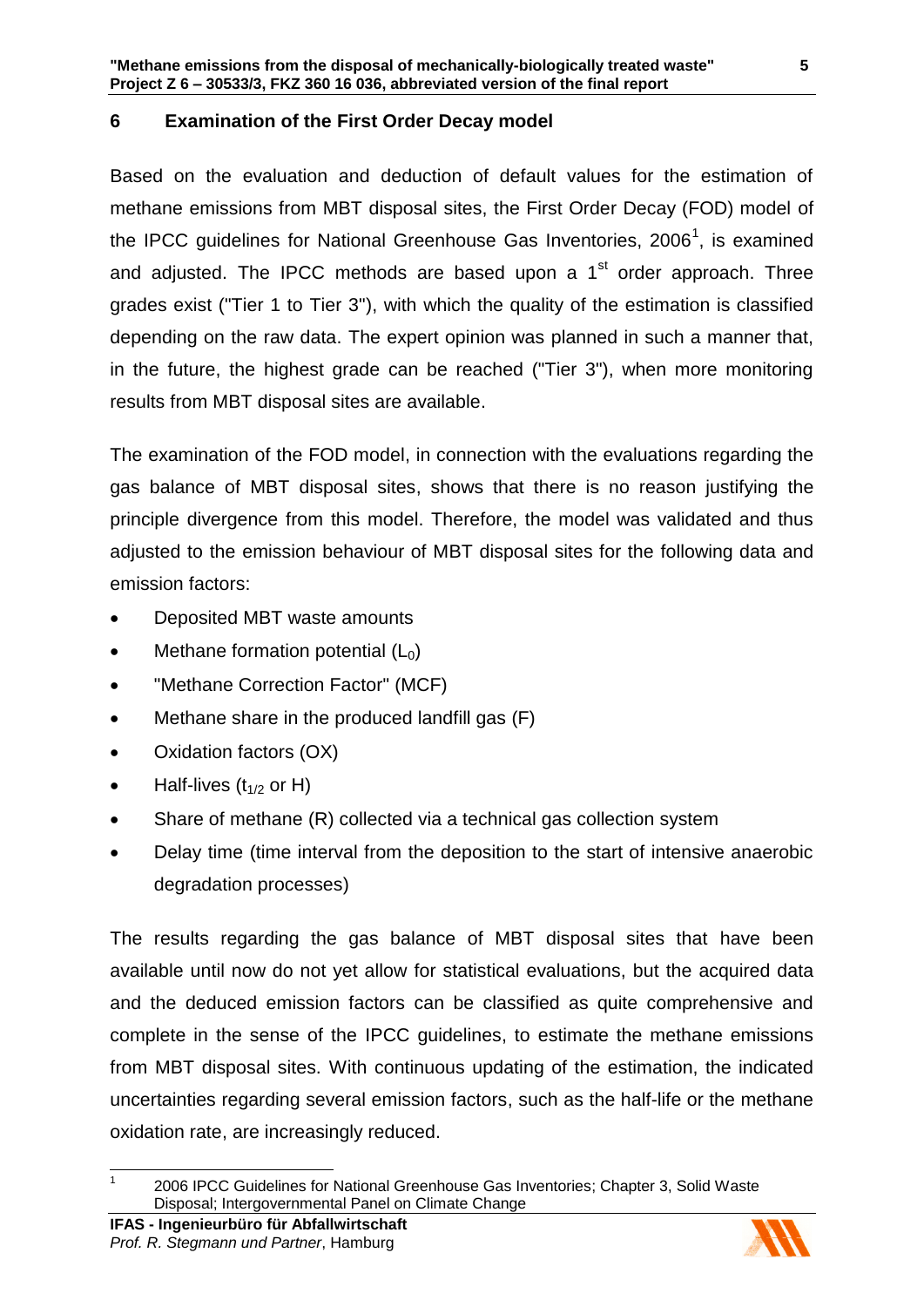## **7 Estimation regarding methane emissions from MBT disposal sites**

On the basis of the evaluation of the methane formation potential of MBT material, half-lives, methane oxidation, and landfill-related boundary conditions, the methane emissions and the correspondingly resulting contamination of the atmosphere with carbon dioxide equivalents are estimated.

The gas forecast calculation is still carried out via a  $1<sup>st</sup>$  order approach using the deduced assumed and default values. The estimation shows that the primal gas production already takes place during the filling phase and the first years of the closure/post-closure phase. As, particularly in this phase, only minor methane oxidation at the landfill surface is assumed for an open disposal area, the most intensive emissions into the atmosphere occur during this time. They decrease significantly with the application of a surface sealing designed for methane oxidation. Figure 2 presents an example for an MBA landfill section regarding the landfill gas production, the resulting methane emissions (including reduction through methane oxidation), and the added-up emissions relevant to the climate as  $CO<sub>2</sub>$  equivalents.

For the chosen assumptions, and as an estimation on the safe side, up to 266 kg  $CO<sub>2</sub>$ -eq./MgTS of deposited MBT waste are emitted, and thereof up to approximately 80% of this total emission load already during the filling phase. The long-term landfill gas emissions would be negligible approximately 10 to 15 years subsequent to the completion of the filling process and application of the surface sealing with a methane oxidation function.

If more favourable assumptions are chosen regarding the landfill gas potential, the aerobic degradation of the deposited organic material and the methane oxidation at the open landfill surface to cover the variation ranges and uncertainties, the emissions will decrease correspondingly.

The estimation of the current total methane emissions of all MBT disposal sites in Germany finally results in a large range between 60,000 and 135,000 Mg  $CO<sub>2</sub>$ -eq./a. During the years to come, at an average annual deposition in the

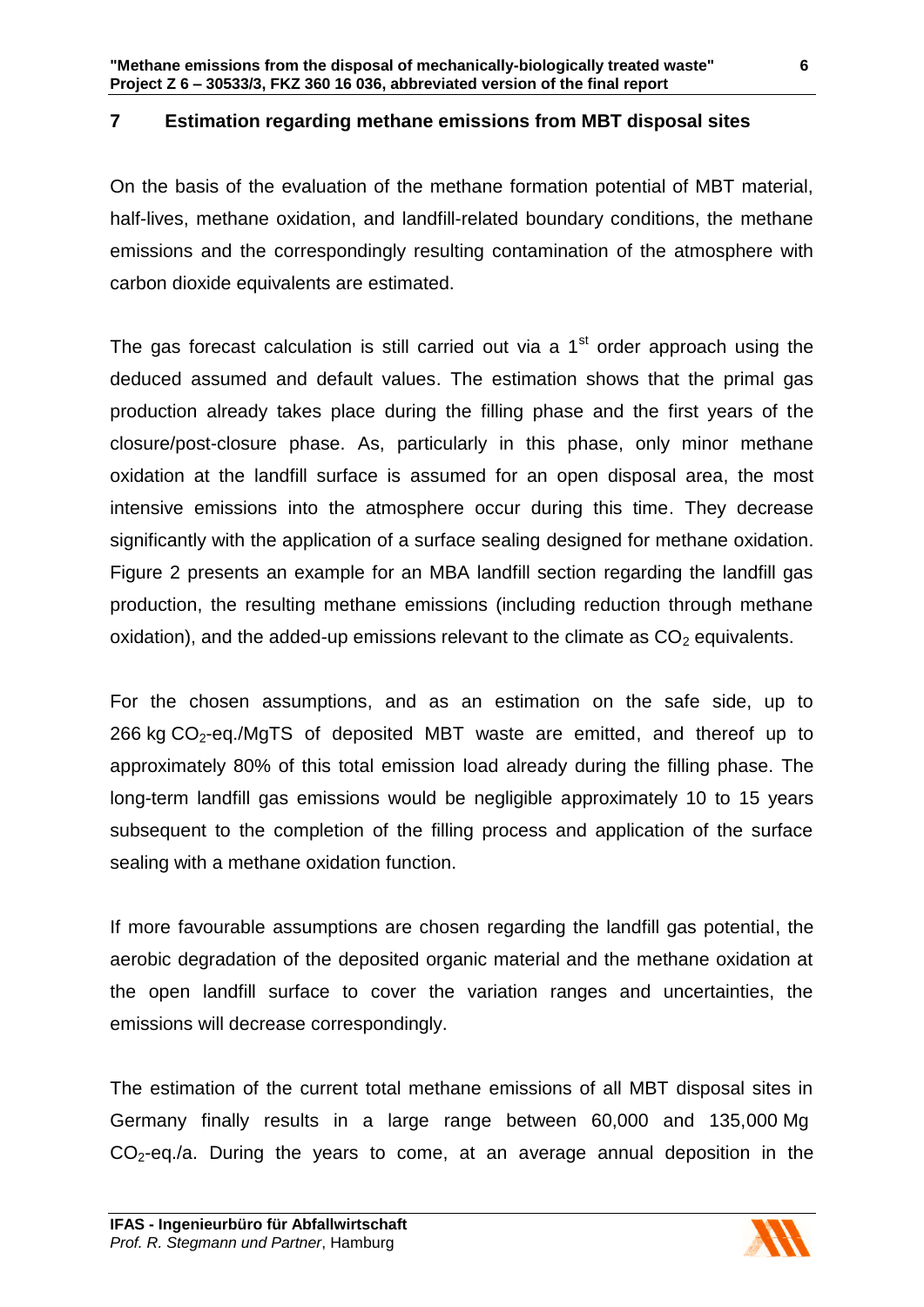previous magnitude of approximately 1 million Mg MBT waste moist mass, they may increase to approximately 90,000 to 210,000 Mg  $CO<sub>2</sub>$  eq./a.



**Fig. 2:** Example MBT disposal site: landfill gas production and remaining methane emissions into the atmosphere in carbon dioxide equivalents subsequent to methane oxidation

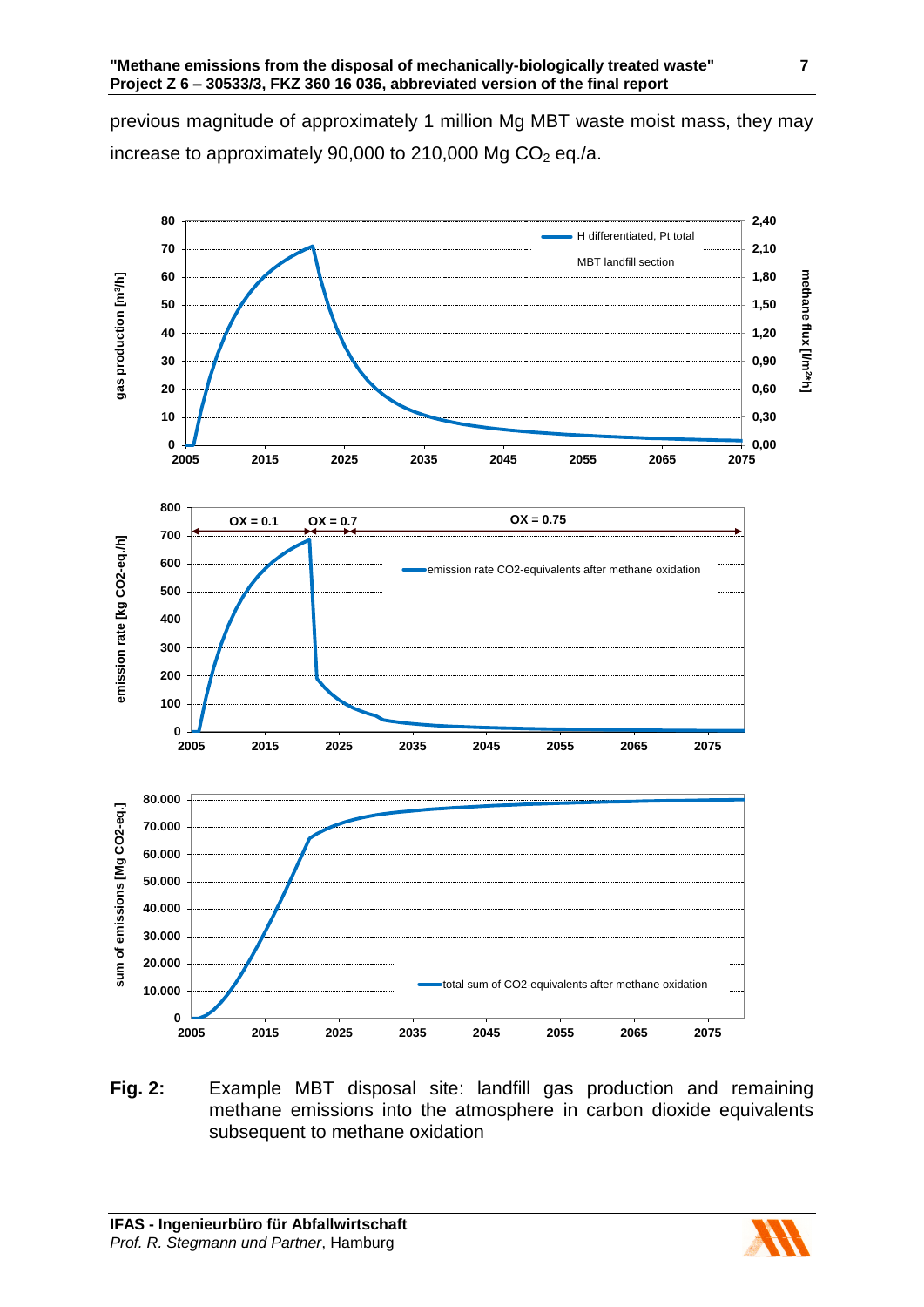## **8 Conclusions**

Conclusions regarding the methane emissions of deposited MBT waste:

- MBT plants are operated in accordance with the specifications of the Landfill Ordinance, and in such a manner that the waste partial stream to be deposited does not exceed a biological residual activity and the corresponding landfill gas formation. On the one hand, the reduction of the gaseous emissions of approximately 80 to 90% is ensured with this. On the other hand, with 30 to 40 Nm<sup>3</sup>/MgTS, the MBT waste still shows a landfill gas formation potential that can also be ascertained on former municipal solid waste landfills, approximately 10 to 20 years subsequent to the completion of the filling process.
- In the practice of waste emplacement and landfill operation, the MBT waste boasts rather favourable initial conditions for the start or continuation of biodegradation processes (homogeneity, moisture).
- For the gas production, this means that a larger share of the total gas potential with a short half-life is formed already in the deposition phase.

Conclusions regarding monitoring measures:

- Evaluations of FID measurements at MBT disposal sites, compared with the forecasted residual gas production, point out that FID inspections are suitable only to a very limited extent to reliably estimate methane emissions from MBT disposal sites. FID measurements are very strongly influenced by boundary conditions, such as air pressure variations, the water saturation degree of the surface and preferred emanation zones (hot spots).
- The data available for gaseous emissions from MBT disposal sites only improves gradually as a result of regular monitoring measures, as larger amounts of MBT waste are deposited in accordance with the applying requirements only during recent years.
- The requirements regarding the monitoring of landfill gas emissions are stipulated in Annex 5 of the Landfill Ordinance. The evaluations show that significant methane emissions can already develop shortly after deposition. Therefore, measurements regarding the methane formation and methane oxidation should particularly be carried out during this phase.